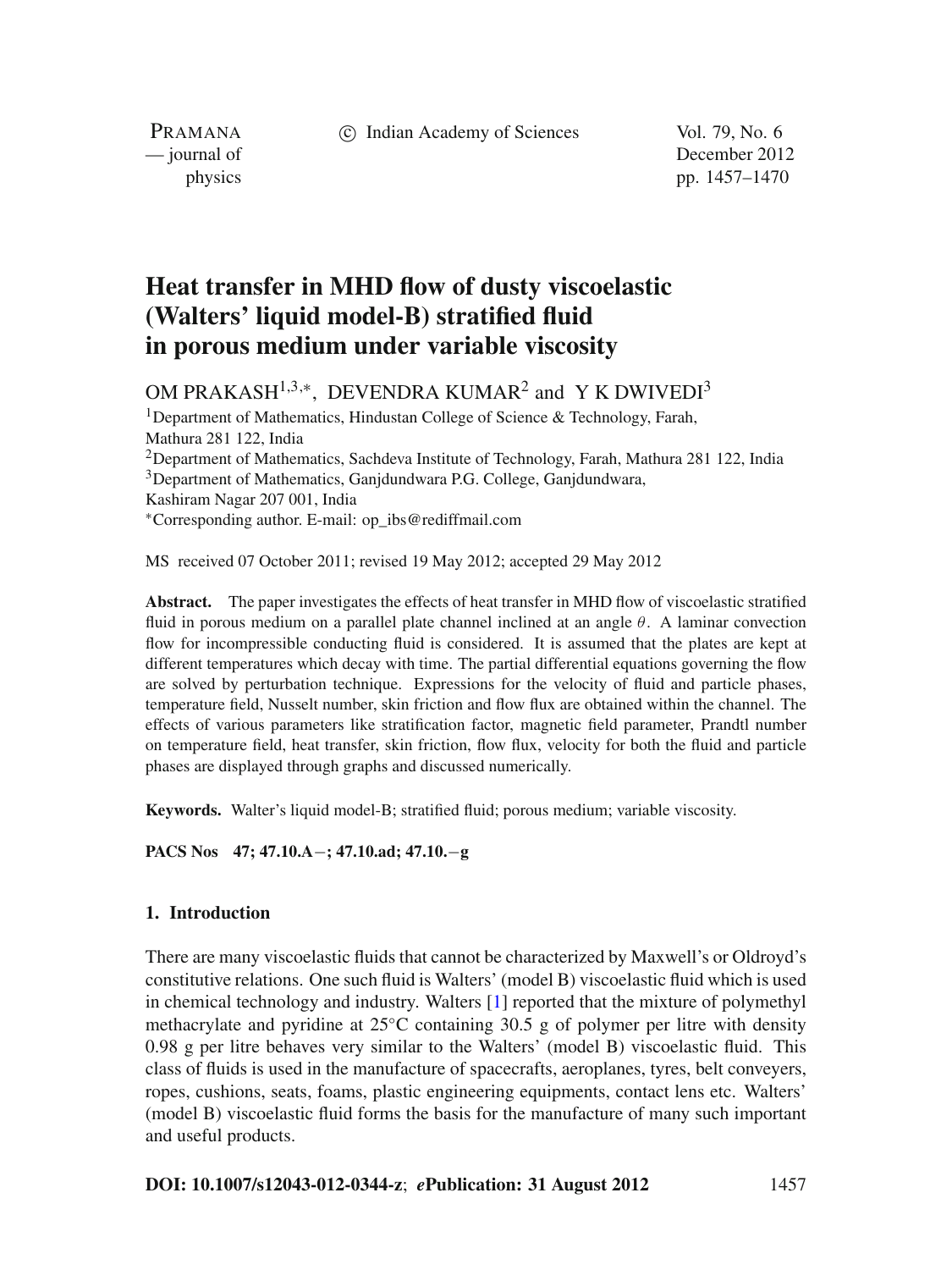The problems of the fluid mechanics involving dust, gas particles mixture arise in many processes of practical importance. The flow of a binary mixture of viscous fluid and dust particles is a subject of interest for engineers and scientists because such flow occurs in powder technology, transport of liquid slurries in chemical processing, nuclear processing and in different geophysical situations. The non-Newtonian (Walters' liquid model-B) fluid embedded with symmetrically distributed uniform, non-conducting, solid spherical dust particles is said to be a dusty fluid. The influence of dust particles on the viscoelastic fluid flow has many applications such as in the production of plastic products like rayon and nylon, in the purification of crude oil, in the pulp and paper industry, in the textile industry, in treating environment pollution, in the petroleum industry, in the purification of rain water etc.

Several authors have carried out the study of dusty viscoelastic fluids under different physical conditions. Walters [\[2](#page-13-1)] proposed a theoretical model for elastoviscous fluids. Renowned mathematician Saffman [\[3](#page-13-2)] has proposed equations of motion for binary mixture of fluid and dust particles. Lal and Johri [\[4\]](#page-13-3) and Purkait [\[5\]](#page-13-4) studied MHD transient flow of second-order Rilvin–Erickesen fluid down an inclined channel. MHD flow of unsteady viscoelastic (Walters' liquid model-B) conducting fluid between two porous concentric circular cylinders was discussed by Chakraborty and Sengupta [\[6](#page-13-5)]. Sharma and Kumar [\[7\]](#page-13-6) worked on the stability of two superposed Walters'-B viscoelastic liquids. Combined effects of heat and mass transfer by natural convection in a saturated thermally stratified porous medium were analysed by Angirasa *et al* [\[8\]](#page-13-7). Sharma and Rana [\[9](#page-13-8)] discussed the thermosolutal instability of Walters' (model B) viscoelastic rotating fluid permeated with suspended particles and variable gravity field in porous medium. Rayleigh– Taylor instability of Walter B elastoviscous fluid through porous medium was discussed by Sharma *et al* [\[10](#page-13-9)]. Shapiro and Fedorovich [\[11](#page-13-10)] have explained unsteady convectivelydriven flow along a vertical plate immersed in a stably stratified fluid. The effects of chemical reaction on MHD flow of dusty viscoelastic (Walters' liquid model-B) liquid with heat source/sink were discussed by Kumar and Srivastava [\[12\]](#page-13-11). Magyari *et al* [\[13](#page-13-12)] worked on unsteady free convection along an infinite vertical flat plate embedded in a stably stratified fluid-saturated porous medium. Heat transfer in a Walters' liquid model-B fluid over an impermeable stretching sheet with non-uniform heat source/sink and elastic deformation was discussed by Nandeppanavar *et al* [\[14](#page-13-13)]. Prakash *et al* [\[15](#page-13-14)] investigated Kumar and Srivastava [\[12\]](#page-13-11) with thermal diffusion. Kumar and Singh [\[16\]](#page-13-15) worked on the stability of two straitified Walters' B viscoelastic superposed fluids. Stability of stratified elastoviscous Walters' model B fluid in the presence of horizontal magnetic field and rotation was explained by Sharma and Gupta [\[17\]](#page-13-16). Chang *et al* [\[18\]](#page-13-17) carried out the numerical results for transient-free convective mass transfer in a Walters'-B viscoelastic flow with wall suction.

In the present paper we are introducing Walters' liquid model-B instead of Rivlin– Ericksen fluid under the same conditions and assumptions taken by Chakarvarty [\[19\]](#page-13-18). In the present note, the problem is formulated, solved and pertinent results for velocity, skin friction, flow flux and Nusselt number are discussed in detail using graphs.

#### **2. Formulation of the problem**

We consider fully developed flow of an incompressible, dusty (Walters' liquid model-B) fluid of electrically conducting material through a parallel plate channel. The dusty fluid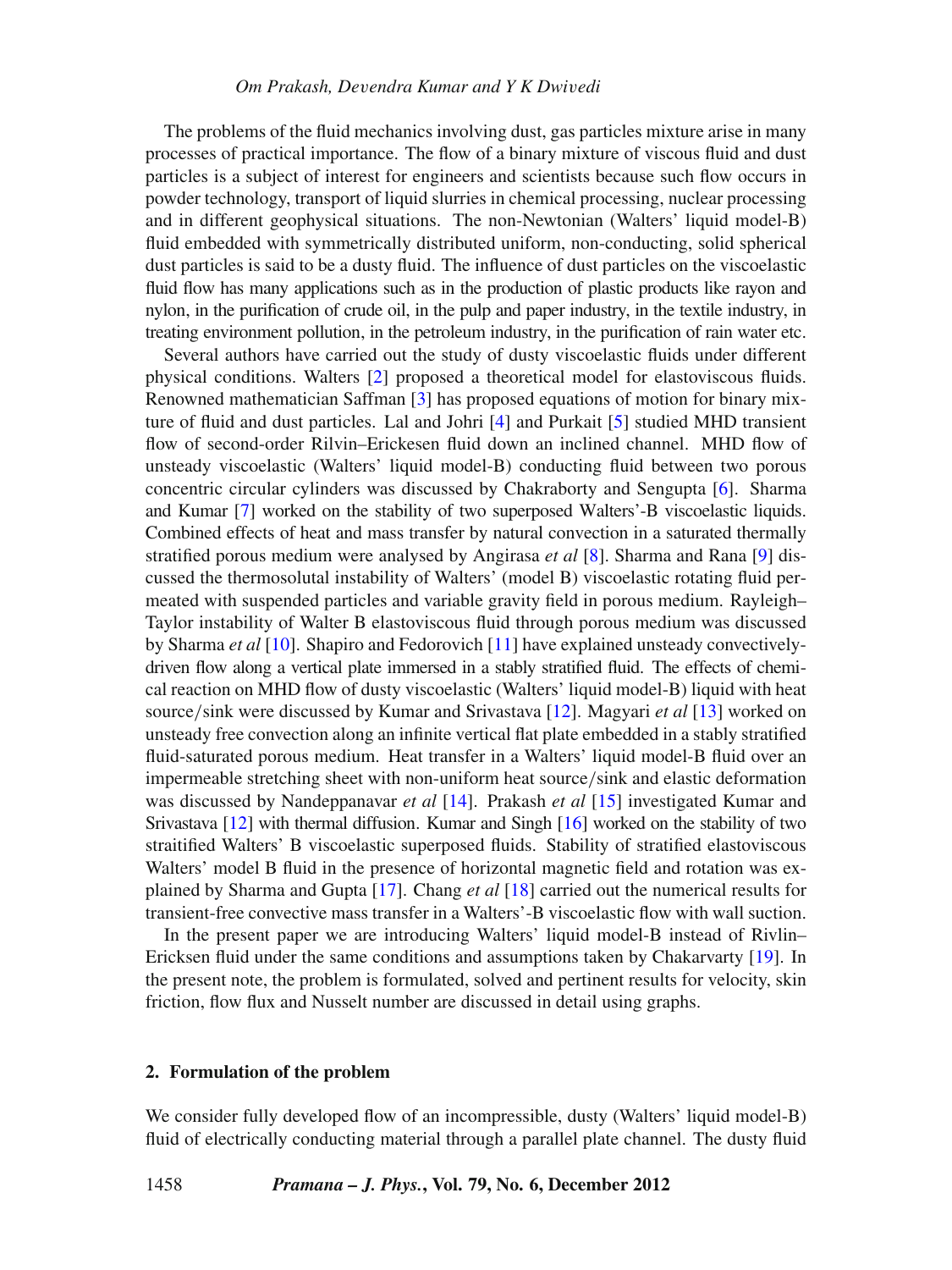is assumed to be flowing between two infinitely long plates separated by 2*h*, inclined horizontally by an angle  $\theta$ . The centre line of the channel coincides with *x*-axis while *y*-axis is perpendicular to it. A uniform magnetic field  $B_0$  is applied normal to the plates. The inertial force experienced by the dust particles is equal and opposite to that due to fluid motion. Since the plates are infinitely long, the velocity of fluid and particles are functions of *y* and *t*. The dust particles are assumed to be solid, electrically non-conducting, spherical, uniformly distributed throughout the fluid, identical and symmetrical in size. The number density of the dust particles is constant and its value is small throughout the motion. There is no chemical reaction, mass transfer and heat radiation among the dust particles. Hall effect, polarization effect and the effect due to buoyancy are negligible. The value of magnetic Reynolds number (Rm) is small enough so that the induced field is negligible. The fluid is conducting so that the Joule effect due to the presence of external magnetic field is negligible. Initially (at time  $t = 0$ ) there is no flow and plates are at two different temperatures, i.e.  $T_0$  for lower plate and *T* for upper plate,  $T > T_0$ . The fluid density and viscosity under consideration are varying along *y*-axis throughout the channel and are given as

$$
\rho = \rho_0 e^{-n(y/h+1)},\tag{1}
$$

$$
\mu = \mu_0 e^{-n(y/h+1)},\tag{2}
$$

where  $n$ ,  $\rho_0$  and  $\mu_0$  are stratification factor, the coefficient of density and the viscosity of fluid respectively on the line of channel at  $y = -h$ . A schematic diagram of the problem is shown in figure [1.](#page-2-0)

<span id="page-2-0"></span>

**Figure 1.** Schematic diagram of the problem.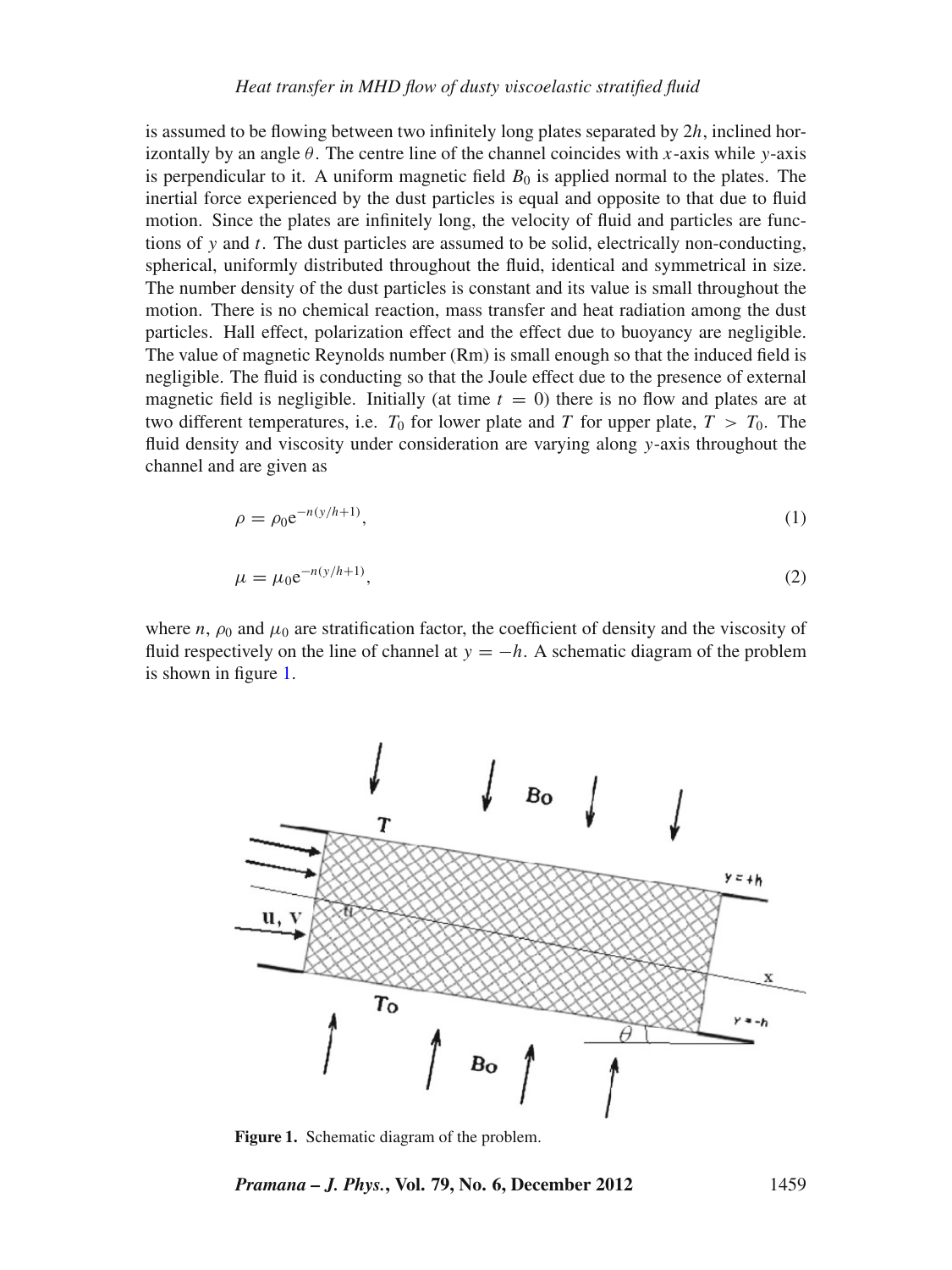## **3. Governing equations**

Under the assumptions described already, the equations governing the flow are:

<span id="page-3-0"></span>
$$
\frac{\partial u}{\partial t} = -\frac{1}{\rho} \frac{\partial p}{\partial x} - \left( n \frac{\nu_1}{h} \right) \frac{\partial u}{\partial y} + \nu_1 \frac{\partial^2 u}{\partial y^2} - \nu_2 \left\{ \frac{\partial}{\partial t} \left( \frac{\partial^2 u}{\partial y^2} \right) \right\} \n- \frac{\nu_1}{k_1} u + g \sin \theta + K \frac{N}{\rho} (v - u) + \frac{\sigma}{\rho} (B_0^2 u)
$$
\n(3)

<span id="page-3-2"></span>
$$
\frac{1}{\rho} \frac{\partial p}{\partial y} + g \cos \theta = 0,\tag{4}
$$

<span id="page-3-3"></span>
$$
m\frac{\partial v}{\partial t} - K(u - v) = 0,\tag{5}
$$

$$
C_{\mathbf{p}}\frac{\partial T}{\partial t} = \alpha C_{\mathbf{p}}\frac{\partial^2 T}{\partial y^2} + \nu_1 \left(\frac{\partial u}{\partial y}\right)^2 + \nu_2 \left\{\frac{\partial}{\partial t} \left(\frac{\partial u}{\partial y}\right)^2\right\},\tag{6}
$$

where *m* is the mass of the dust particle,  $C_p$  is the specific heat under constant pressure,  $p$ is the fluid pressure, *K* is the proportionality constant, *T* is the fluid temperature,  $v_1$  and  $v_2$  are respectively the kinematic coefficient of fluid viscosity and viscoelasticity and  $\alpha$  is the thermal conductivity.

The fluid pressure is

<span id="page-3-1"></span>
$$
p = \rho g \{ x \sin \theta - y \cos \theta \} + \rho x a(t) + A,\tag{7}
$$

where *A* is a constant.

Equation  $(3)$  with  $(7)$  is

<span id="page-3-4"></span>
$$
\frac{\partial u}{\partial t} = -a(t) - n \frac{\nu_1}{h} \frac{\partial u}{\partial y} + \nu_1 \frac{\partial^2 u}{\partial y^2} - \nu_2 \frac{\partial}{\partial t} \left( \frac{\partial^2 u}{\partial y^2} \right) - \frac{\nu_1}{k_1} u
$$

$$
+ K \frac{N}{\rho} (v - u) + \frac{\sigma}{\rho} (B_0^2 u), \tag{8}
$$

where *N* is the number density of dust particles.

The boundary conditions are

$$
u = 0
$$
,  $v = 0$ ,  $T = T_0 e^{-2nt}$ , at  $y = -h$ ,  
\n $u = u_0 e^{-nt}$ ,  $v = v_0 e^{-nt}$ ,  $T = T_1 e^{-2nt}$ , at  $y = +h$ , (9)

where  $T_0$  and  $T_1$  are the temperatures at the plates  $y = -h$  and  $y = +h$  respectively.

The following are non-dimensional parameters

$$
u^* = \frac{u}{u_0}, \quad v^* = \frac{v}{v_0}, \quad y^* = \frac{y}{h}, \quad t^* = \frac{tu_0}{h}
$$
  

$$
a^* = \frac{ah}{u_0^2}, \quad T^* = \frac{T}{T_0}, \quad k^* = \frac{h}{\sqrt{k_1}}, \quad \lambda = \frac{u_0}{v_0}.
$$
 (10)

Here  $k_1$  is the porosity of the medium. Introducing these non-dimensional quantities in eqs  $(5)$ ,  $(6)$  and  $(8)$  and omitting stars, we get

<span id="page-3-5"></span>
$$
\frac{\partial u}{\partial t} = -a(t) - \frac{n}{R} \frac{\partial u}{\partial y} + \frac{1}{R} \frac{\partial^2 u}{\partial y^2} + \eta \frac{\partial}{\partial t} \left( \frac{\partial^2 u}{\partial y^2} \right) - \frac{K^2}{R} u + \frac{C}{R_t} \left( \frac{v}{\lambda} - u \right) + \frac{M^2}{R} u, \quad (11)
$$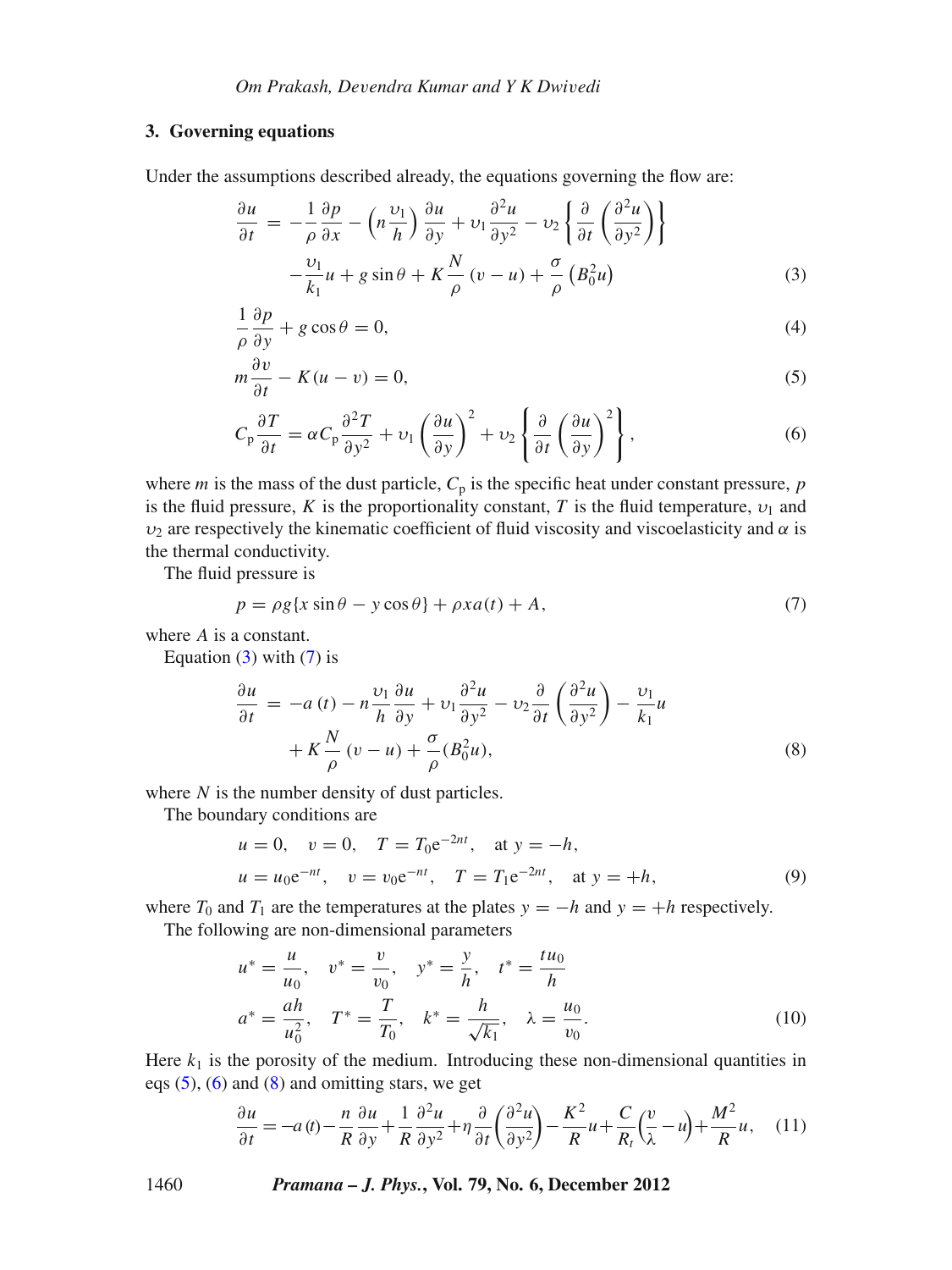$$
R_t \frac{\partial v}{\partial t} - (u\lambda - v) = 0,\tag{12}
$$

$$
\frac{\partial^2 T}{\partial y^2} = R \operatorname{Pr} \frac{\partial T}{\partial t} - \left\{ E \operatorname{Pr} \left( \frac{\partial u}{\partial y} \right)^2 \right\} + \eta E R \operatorname{Pr} \left\{ \frac{\partial}{\partial t} \left( \frac{\partial u}{\partial y} \right)^2 \right\},\tag{13}
$$

<span id="page-4-0"></span>where  $R = (u_0 h/v_1)$  – Reynolds number,  $\eta = (-v_2 h/h^2)$  – viscoelastic parameter,  $C = (mN/\rho)$  – dust particles concentration,  $R_t = \{mu_0/Kh\}$  – relaxation time parameter for dust particles,  $M = \sqrt{\{B_0^2 h^2 \sigma / \rho v_1\}}$  – Hartmann number,  $E = \{u_0^2 / C_p T_0\}$  – Eckert number and Pr =  $v_1/\alpha$  – Prandtl number.

The boundary conditions reduce to:

<span id="page-4-1"></span>
$$
u = v = 0
$$
,  $T = e^{-2nt}$ , at  $y = -1$ ,  
\n $u = v = e^{-nt}$ ,  $T = \chi e^{-2nt}$ , at  $y = +1$ , (14)

where  $\chi = (T_1/T_0)$  is a constant temperature.

#### **4. Solution of the problem**

For the solution of eqs  $(11)$ – $(13)$  under the boundary conditions  $(14)$ , we assume

<span id="page-4-2"></span>
$$
u = f(y)e^{-nt}
$$
,  $v = g(y)e^{-nt}$ ,  $T = F(y)e^{-2nt}$ ,  $a = a_0e^{-nt}$ . (15)

<span id="page-4-3"></span>

**Figure 2.** Dimensionless velocity profile of fluid for different values of η, *M*, *K*  $(t = 1, n = 0.5, R = 5, a_0 = 1, C = 0.1, R_t = 0.1, \lambda = 1.5)$ . (**a**)  $K = 5, M = 0.5,$ (**b**)  $K = 5, M = 2.5$ , (**c**)  $M = 1, K = 6$ , (**d**)  $(M = 1, K = 10)$ .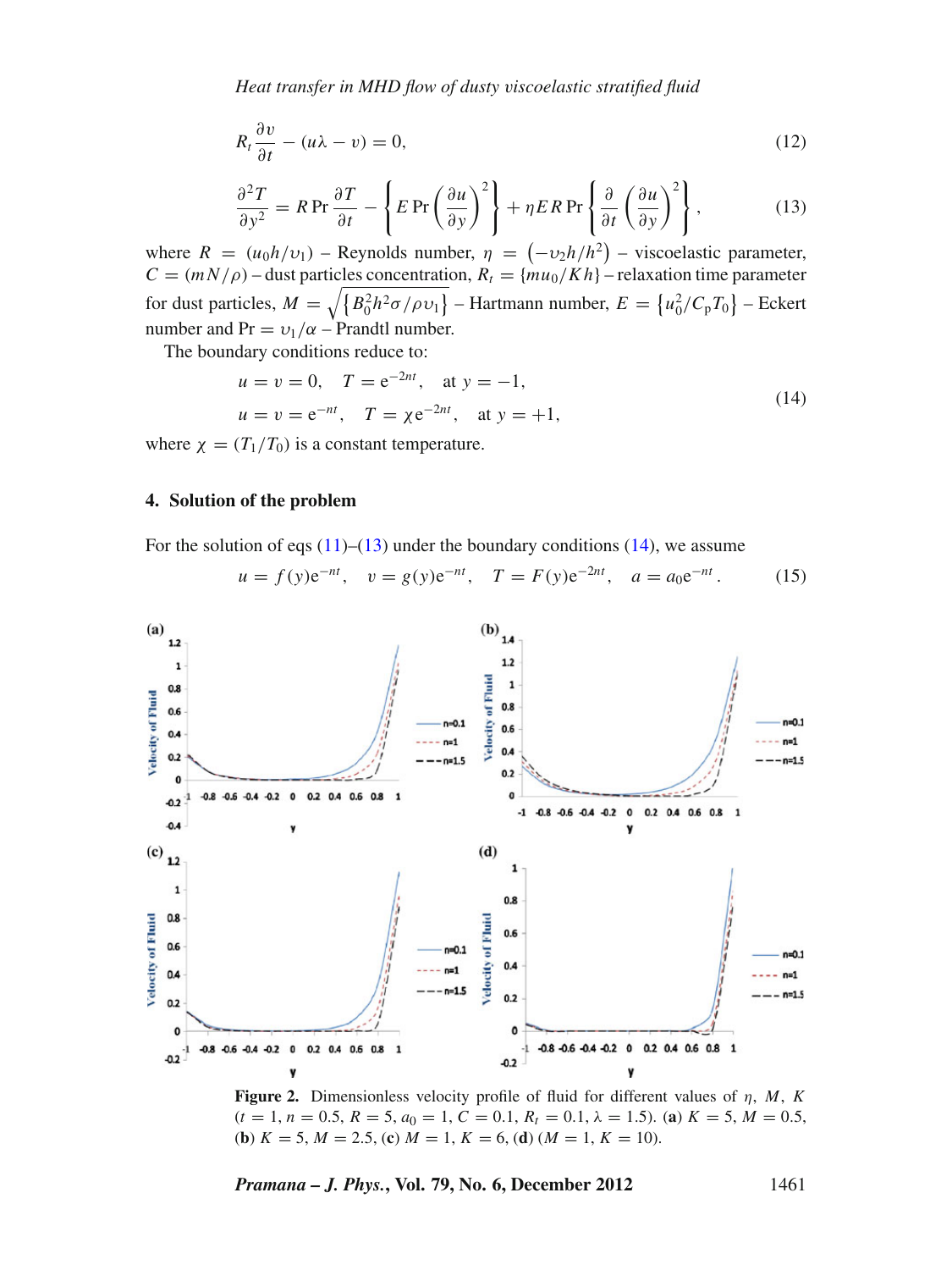On solving eqs  $(11)$ – $(13)$  with  $(15)$ , we get

<span id="page-5-0"></span>
$$
\frac{\partial^2 f(y)}{\partial y^2} - A_1 \frac{\partial f(y)}{\partial y} + A_2 f(y) - A_3 = 0 \tag{16}
$$

<span id="page-5-1"></span>
$$
g(y) - \lambda \frac{f(y)}{(1 - nR_t)} = 0
$$
\n(17)

$$
\frac{\partial F(y)}{\partial y^2} + A_4 F(y) + A_5 \left(\frac{\partial f(y)}{\partial y}\right)^2 = 0.
$$
 (18)

The corresponding boundary conditions change to:

<span id="page-5-2"></span>
$$
f(-1) = g(-1) = 0, \quad F(-1) = 1,
$$
  
\n
$$
f(1) = g(1) = 1, \quad F(1) = \chi.
$$
\n(19)

<span id="page-5-4"></span>On solving eqs  $(16)$ – $(18)$  under the boundary conditions  $(19)$ , we get

<span id="page-5-3"></span>
$$
f(y) = C_1 e^{m_1 y} + C_2 e^{m_2 y} + \frac{A_3}{A_2}
$$
 (20)

$$
g(y) = \frac{1}{A_6} \left[ C_1 e^{m_1 y} + C_2 e^{m_2 y} + \frac{A_3}{A_2} \right]
$$
 (21)

$$
F(y) = C_3 \cos\sqrt{A_4} y + C_4 \sin\sqrt{A_4} y - \left[S_1 e^{2m_1 y} + S_2 e^{2m_2 y} + S_3 e^{(m_1 + m_2) y}\right].
$$
 (22)

<span id="page-5-5"></span>

**Figure 3.** Dimensionless velocity profiles of dust particles for different values of η, *M*, *K*. (a)  $K = 5$ ,  $M = 0.5$ , (b)  $K = 5$ ,  $M = 2.5$ , (c)  $M = 1$ ,  $K = 6$  and (d)  $M = 1$ ,  $K = 10$ .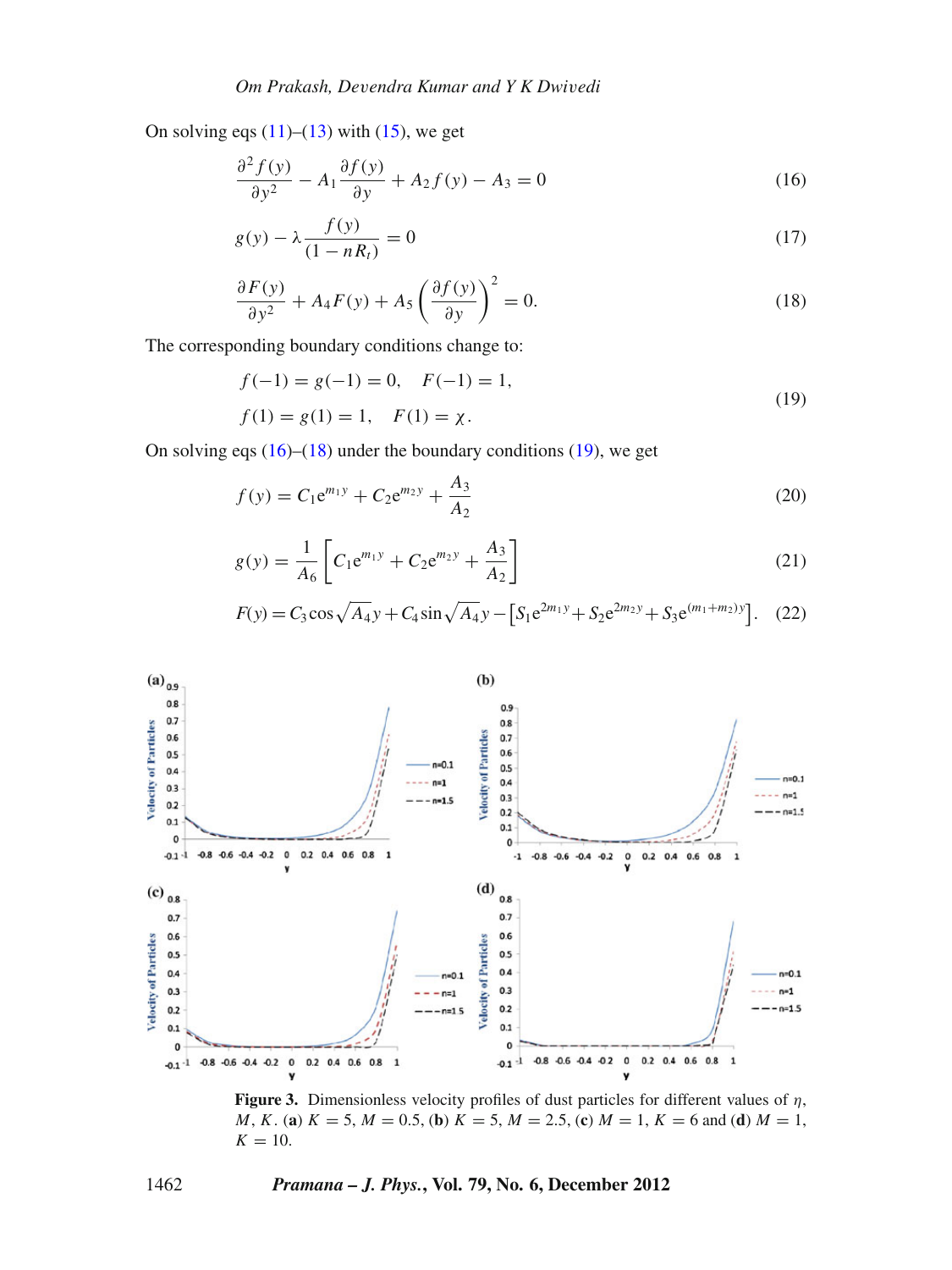From eqs  $(15)$  with the help of eq.  $(20)$ , velocity of the fluid is given by

$$
u(y,t) = \left[C_1 e^{m_1 y} + C_2 e^{m_2 y} + \frac{A_3}{A_2}\right] e^{-nt}.
$$
 (23)

<span id="page-6-0"></span>

**Figure 4.** Dimensionless temperature field for different values of  $M$ ,  $K$ , Pr ( $t = 1$ ,  $n = 0.5, R = 5, a_0 = 1, \eta = 0.1, C = 0.1, R_t = 0.1, E = 0.5, \lambda = 1.5$ . (**a**) Temperature field for different values of *M*, (**b**) temperature field for different values of *K* and (**c**) temperature field for different values of Pr.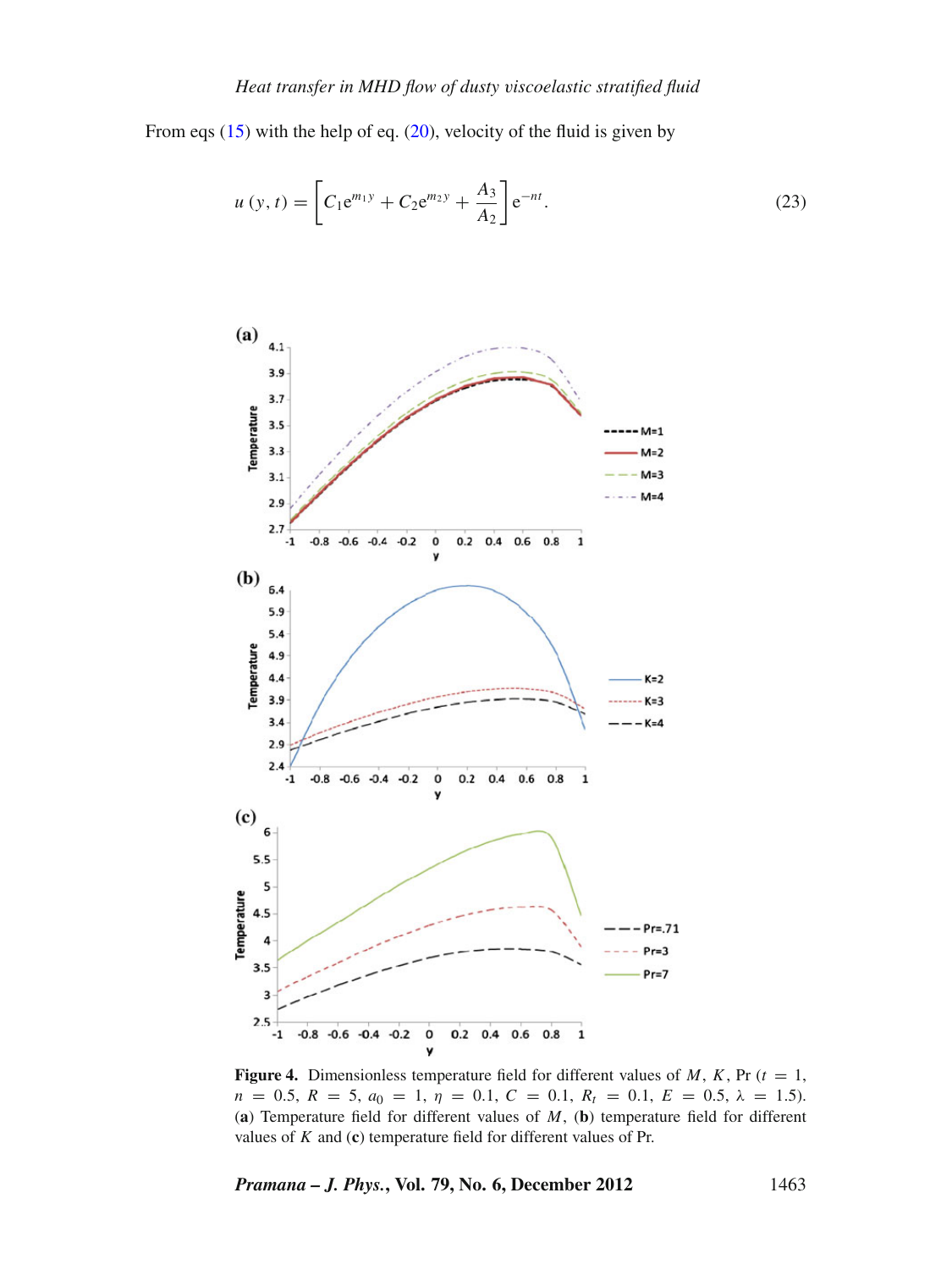Similarly, from eqs  $(15)$  with the help of eq.  $(21)$ , velocity of the dust particles is given by

$$
v(y,t) = \frac{1}{A_6} \left[ C_1 e^{m_1 y} + C_2 e^{m_2 y} + \frac{A_3}{A_2} \right] e^{-nt}.
$$
 (24)

Temperature distribution within the channel is given by

$$
T(y,t) = \left\{ C_3 \cos \sqrt{A_4} y + C_4 \sin \sqrt{A_4} y - \left[ S_1 e^{2m_1 y} + S_2 e^{2m_2 y} + S_3 e^{(m_1 + m_2) y} \right] \right\} e^{-2nt}.
$$
 (25)

#### **5. Skin friction**

The skin friction (viscous drag) at the plates for fluid ( $\tau_f$ ) and for dust particles ( $\tau_p$ ) are given by

<span id="page-7-0"></span>

**Figure 5.** Dimensionless rate of heat transfer for different values of *M*,  $K$  ( $t = 1$ ,  $n = 0.5, R = 5, a_0 = 1, \eta = 0.1, C = 0.1, R_t = 0.1, E = 0.5, \lambda = 1.5, Pr =$ 0.71). (**a**) Rate of heat transfer for different values of *K* and (**b**) rate of heat transfer for different values of *M*.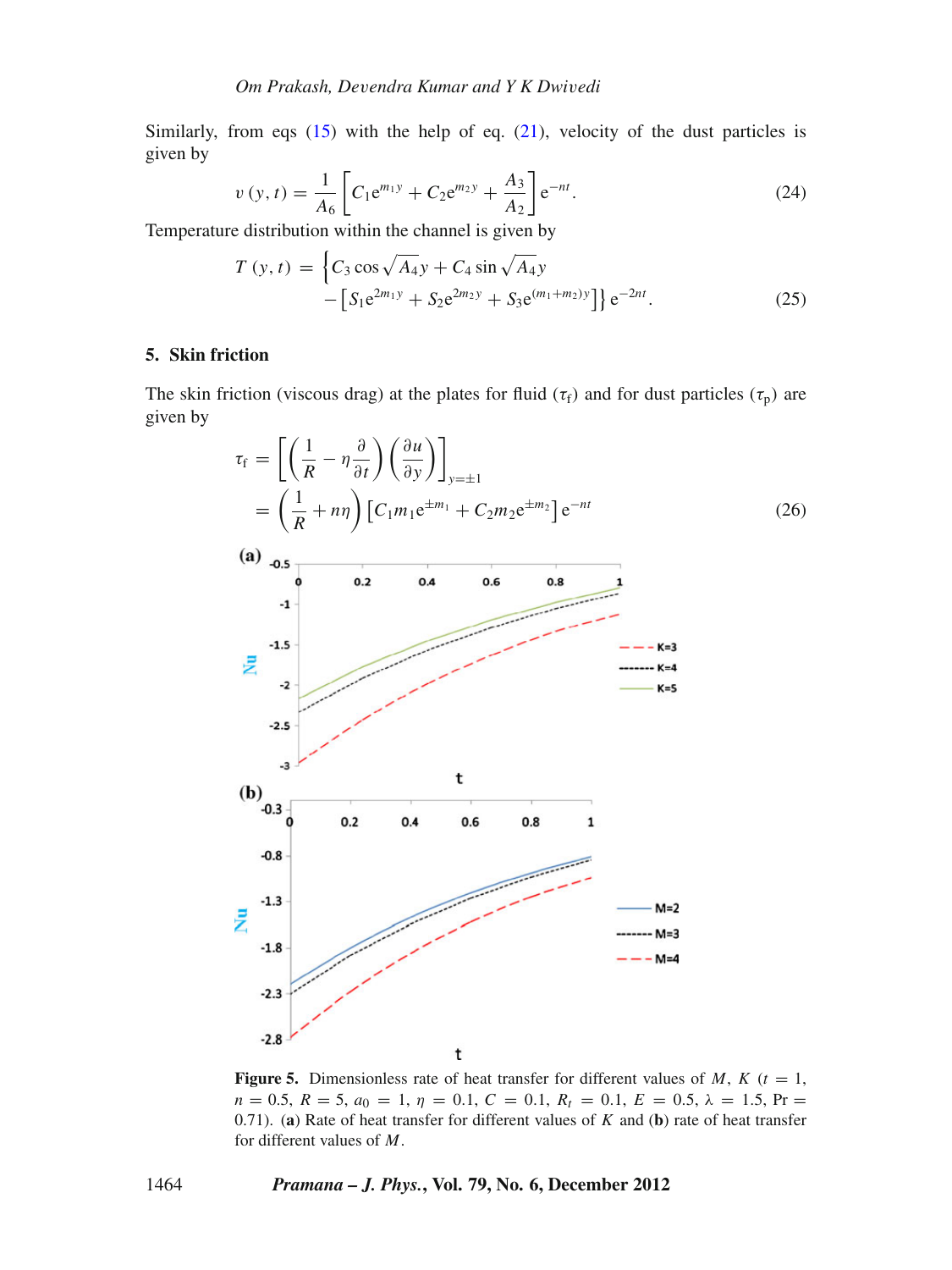*Heat transfer in MHD flow of dusty* v*iscoelastic stratified fluid*

$$
\tau_{\rm p} = \left[ \left( \frac{1}{R} - \eta \frac{\partial}{\partial t} \right) \left( \frac{\partial v}{\partial y} \right) \right]_{y=\pm 1}
$$
  
= 
$$
\frac{1}{A_6} \left( \frac{1}{R} + n\eta \right) \left[ C_1 m_1 e^{\pm m_1} + C_2 m_2 e^{\pm m_2} \right] e^{-nt}.
$$
 (27)

## **6. Flow flux for fluid and particles**

The flow flux for fluid ( $\phi_f$ ) and particles ( $\phi_p$ ) within the channel are given as

$$
\phi_{\rm f} = \int_{-1}^{1} u \, \mathrm{d}y = e^{-nt} \int_{-1}^{1} f(y) \, \mathrm{d}y
$$
\n
$$
= 2 \left[ \frac{C_1}{m_1} \sinh m_1 + \frac{C_2}{m_2} \sinh m_2 + \frac{A_3}{A_2} \right] e^{-nt} \tag{28}
$$

<span id="page-8-0"></span>

**Figure 6.** Dimensionless skin friction of fluid for different values of *M*,  $K$  ( $n = 0.5$ ,  $R = 5$ ,  $a_0 = 1$ ,  $\eta = 0.1$ ,  $C = 0.1$ ,  $R_t = 0.1$ ,  $\lambda = 1.5$ ). (a) Skin friction of fluid for different values of *M* and (**b**) skin friction of fluid for different values of *K*.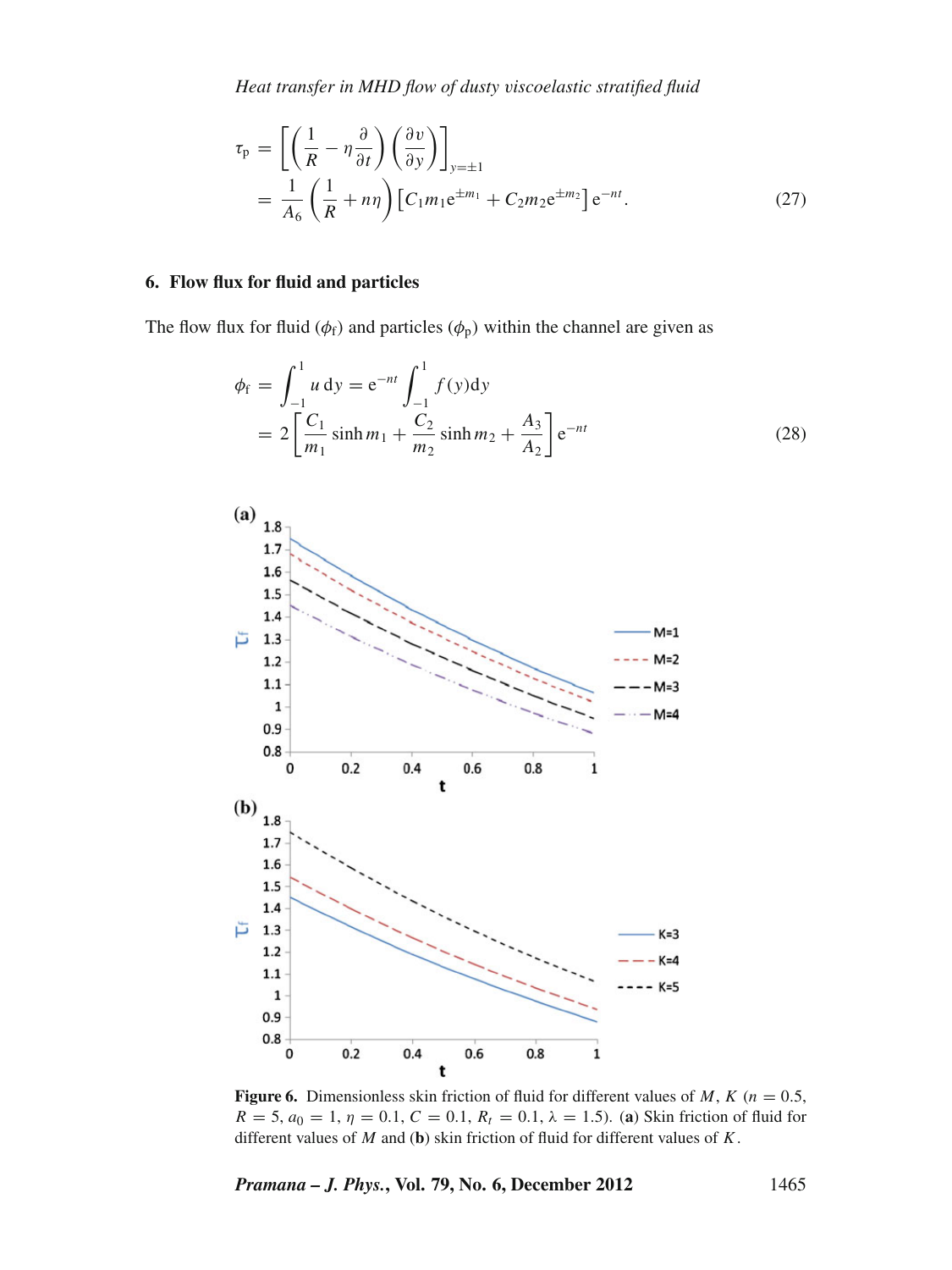$$
\phi_{\rm p} = \int_{-1}^{1} v \, \mathrm{d}y = e^{-nt} \int_{-1}^{1} g(y) \, \mathrm{d}y
$$
\n
$$
= \frac{2}{A_6} \left[ \frac{C_1}{m_1} \sinh m_1 + \frac{C_2}{m_2} \sinh m_2 + \frac{A_3}{A_2} \right] e^{-nt}.\tag{29}
$$

## **7. Heat transfer**

It may be necessary to evaluate the rate of heat transfer. The heat transfer coefficient in terms of Nusselt number  $(N_u)$  at the wall surfaces is given as

<span id="page-9-0"></span>

**Figure 7.** Dimensionless skin friction of dust particles for different values of *M*, *K*  $(n = 0.5, R = 5, a_0 = 1, \eta = 0.1, C = 0.1, R_t = 0.1, \lambda = 1.5)$ . (a) Skin friction of dust particles for different values of *M* and (**b**) skin friction of dust particles for different values of *K*.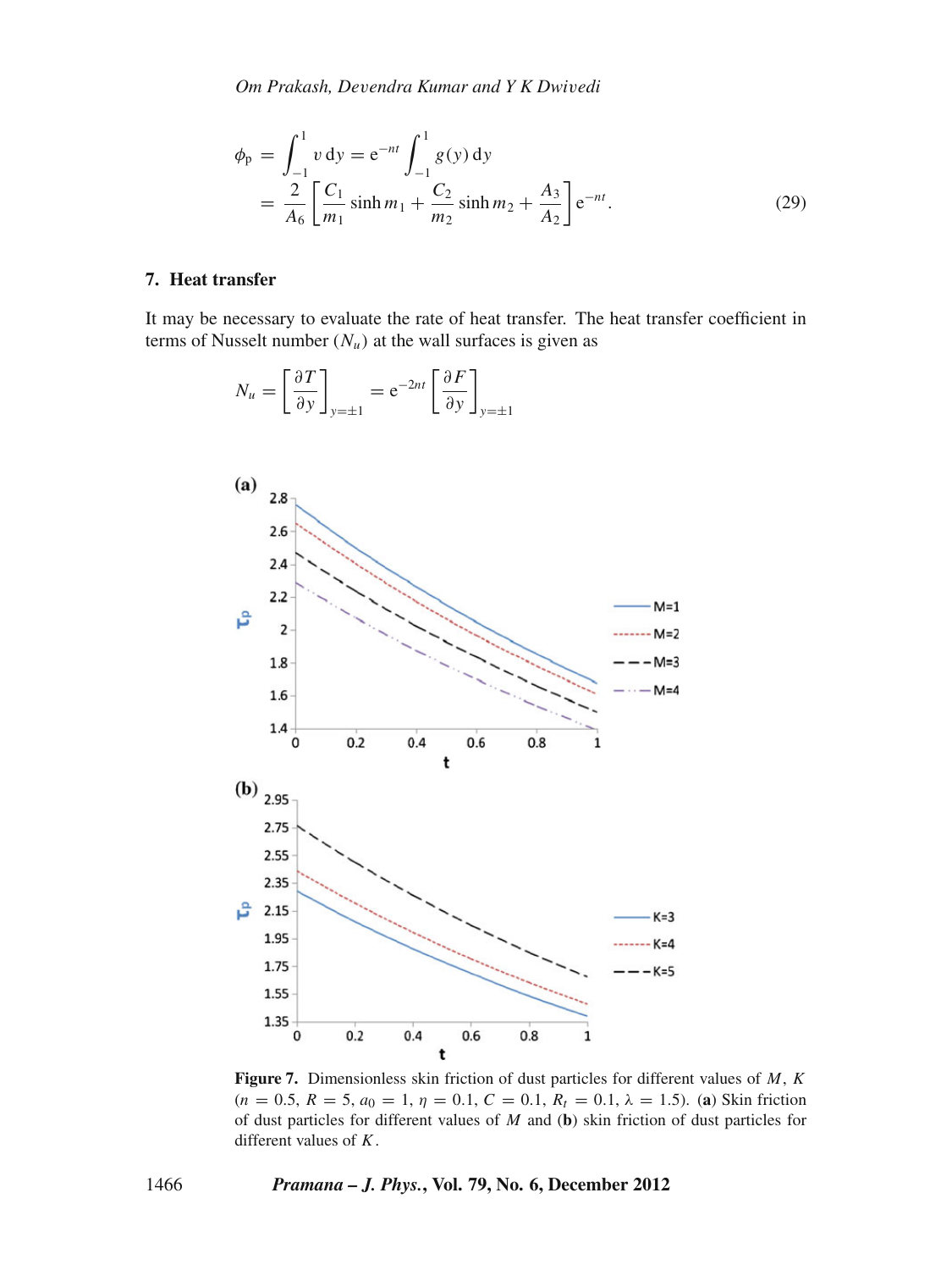$$
= \left\{-C_3\sqrt{A_4}\sin\sqrt{A_4} + C_4\sqrt{A_4}\cos\sqrt{A_4} - \left[2S_1m_1e^{\pm 2m_1} + 2S_2m_2e^{\pm 2m_2} + S_3(m_1+m_2)e^{\pm (m_1+m_2)}\right]\right\}e^{-2nt}.
$$
 (30)

#### **8. Results and discussions**

The present investigation highlights the behaviour of dusty viscoelastic (Walters' liquid model-B) stratified fluid subject to a variable viscosity. The system of momentum and heat transfer equation are solved analytically and analysed using the stratification factor  $(\eta)$ , magnetic field parameter  $(M)$ , porous parameter  $(K)$  and Prandtl number (Pr). The lower plate of the channel is kept at lower temperature  $T_0$  and upper plate is kept at high temperature *T* to see the effect of temperature on the velocity of the fluid near the plate. The numerical calculation for skin friction and Nussult number have been carried out at the upper wall of the channel. The velocity, flow flux and skin friction for both the fluid and dust particles as well as the rate of heat transfer for constant values of  $t = 1$ ,  $n = 0.5$ ,  $R = 5$ ,  $a_0 = 1$ ,  $C = 0.1$ ,  $R_t = 0.1$ ,  $E = 0.5$ ,  $\chi = 1.5$ ,  $\lambda = 1.5$  are presented in various graphs.

<span id="page-10-0"></span>

**Figure 8.** Dimensionless flow flux of fluid for different values of *M*,  $K(n = 0.5$ , *R* = 5,  $a_0 = 1$ ,  $C = 0.1$ ,  $R_t = 0.1$ ,  $\lambda = 1.5$ ). (a) Flow flux of fluid for different values of *M* and (**b**) flow flux of fluid for different values of *K*.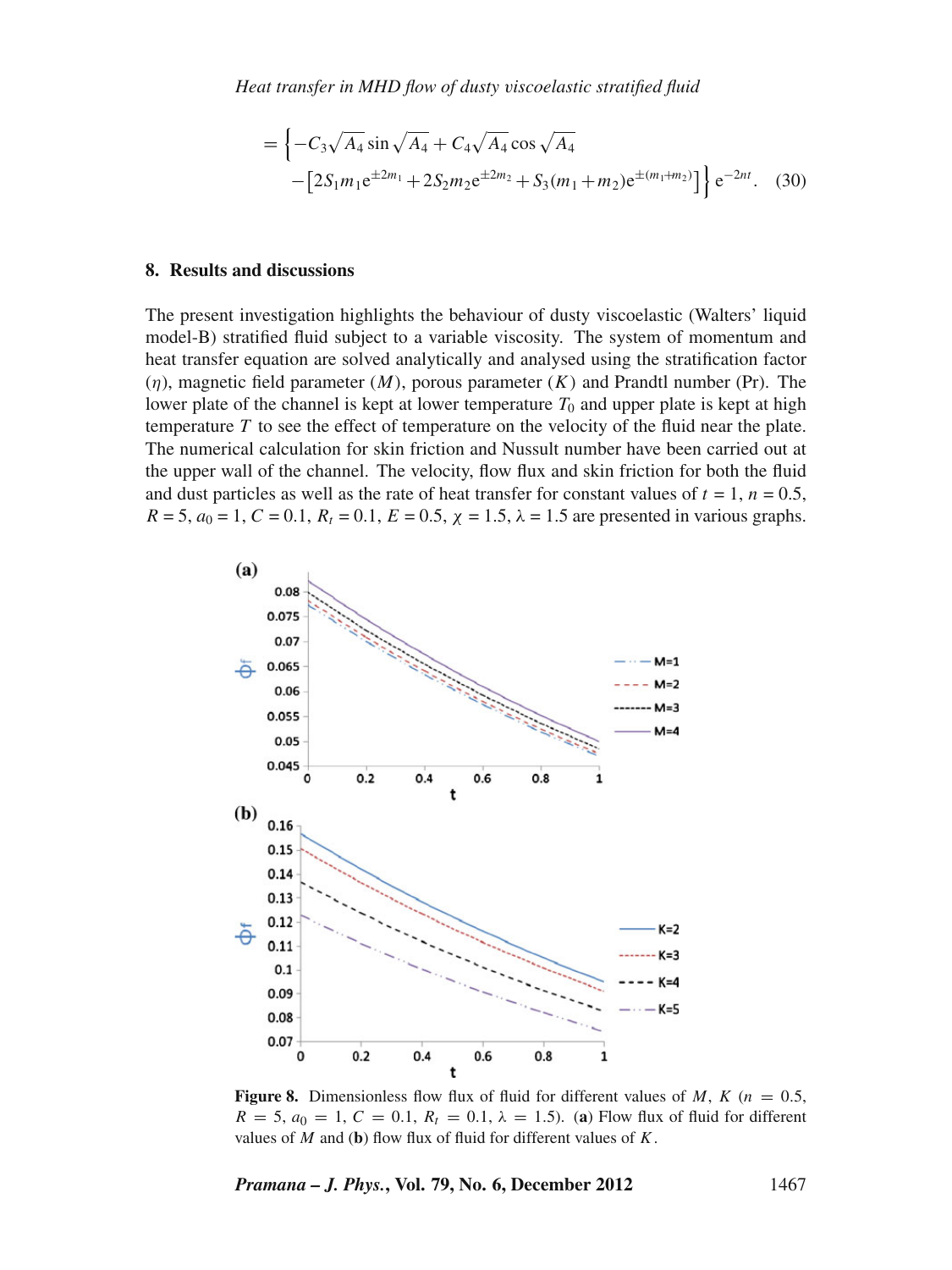#### *Om Prakash, De*v*endra Kumar and Y K Dwi*v*edi*

Figures [2](#page-4-3) and [3](#page-5-5) elucidate the velocity of the fluid and dust particles for different values of stratification factor *n* with increasing magnetic field parameter *M* and porous parameter *K*. It is observed that the velocity of the fluid and dust particles increases for increasing values of magnetic field parameter *M* (0.5 to 2.5) while increasing values of porous parameter  $(K = 6$  to 10) for all values of *n* between  $n = 0.1$  and  $n = 1.5$  decreases the same. Velocity of the fluid and that of the particles is decreasing for increasing values of stratification factor *n*. At the lower plate, the velocity of the fluid and particles is low while it is high at the upper plate because the lower plate is kept at lower temperature and upper plate at high temperature. As the temperature increases, the velocity of the fluid as well as the fluid particles increases. Increasing the value of temperature reduces the viscosity of fluid resulting in low skin friction. Due to low skin friction, the velocity of the fluid increases. Figures [2c](#page-4-3), [3c](#page-5-5) are plotted for velocity of the fluid and fluid particles for porous parameter ( $K = 6$ ) while figures [2d](#page-4-3), [3d](#page-5-5) are plotted for porous parameter,  $K =$ 10. Increasing values of porous parameter decreases the velocity of the fluid. Therefore, figures [2d](#page-4-3), [3d](#page-5-5) show low velocity in comparison to figures [2c](#page-4-3), [3c](#page-5-5) when  $y \sim 0.8$ .

<span id="page-11-0"></span>

**Figure 9.** Dimensionless flow flux of dust particles for different values of *M*,  $K(n = 1)$ 0.5,  $R = 5$ ,  $a_0 = 1$ ,  $C = 0.1$ ,  $R_t = 0.1$ ,  $\lambda = 1.5$ ). (a) Flow flux of dust particles for different values of *M* and (**b**) flow flux of dust particles for different values of *K*.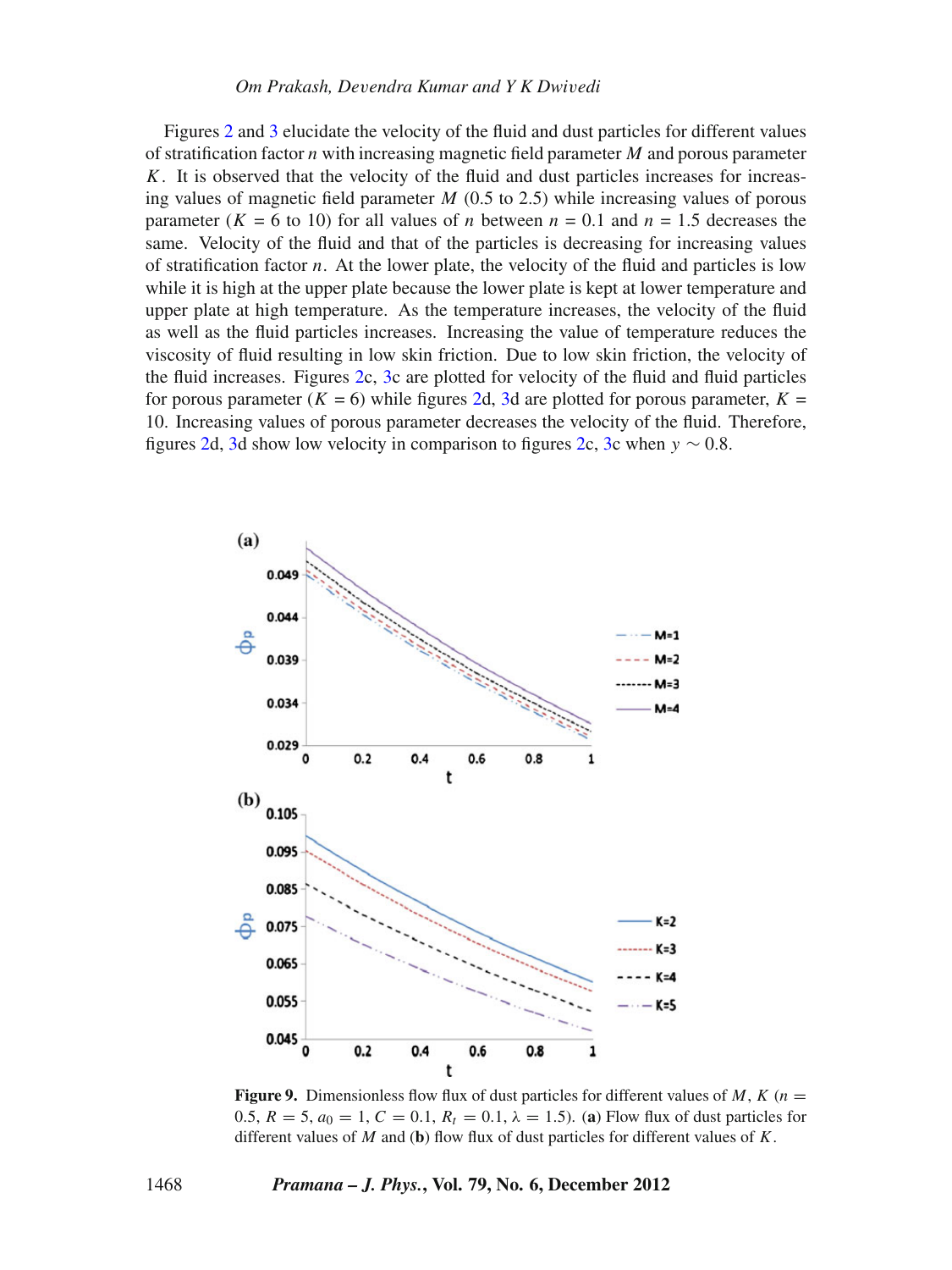#### *Heat transfer in MHD flow of dusty* v*iscoelastic stratified fluid*

Figure [4](#page-6-0) illustrates the temperature field for different values of magnetic field parameter *M*, porous parameter *K* and Prandtl number Pr. The temperature increases for increasing values of magnetic field parameter and Prandtl number while it decreases for increasing values of porous parameter. Temperature increases linearly from the lower plate towards the upper plate, but near the upper plate it decreases rapidly. Temperature is maximum between the centre of the channel and upper plate.

Effects of porous parameter and magnetic field parameter on rate of heat transfer, i.e. Nusselt number  $(N_u)$  are shown in figures [5a](#page-7-0) and [5b](#page-7-0). Increasing values of porous parameter and magnetic field parameter increase and decrease the rate of heat transfer respectively. The presence of porous parameter and magnetic field parameter increases the rate of heat transfer against time *t*.

Figures [6](#page-8-0) and [7](#page-9-0) depict the skin friction for fluid and particle phase respectively. It is observed that both increasing magnectic field parameter and decreasing porous parameter decrease the skin friction for both dusty fluid and dust particles. From figures [6](#page-8-0) and [7](#page-9-0) it is also observed that the skin friction is low at upper plate because the upper plate has high temperature in comparison to lower plate. Increasing values of temperature reduce the viscosity of fluid leading to low skin friction at the upper plate.

Figures [8](#page-10-0) and [9](#page-11-0) illustrate the effects of magnetic field and porous parameter on flow flux. Figures show that the flow flux increases for increasing values of magnetic field parameter while decreases for increasing values of porous parameter.

#### **9. Conclusions**

On the basis of the obtained results the following are the observations:

- (1) Velocity profile for both the dusty fluid and dust particles is minimum at the centre of the channel and maximum at the upper plate for all values of sratification factor, magnetic filed parameter and porous parameter. It is due to the high temperature at the upper plate which reduces the viscosity of fluid resulting in high velocity.
- (2) Velocity profiles for dusty fluid and particle phase increase rapidly near the upper plate for all values of stratification factor, magnetic field parameter and porous parameter.
- (3) Velocity profile for the dust particles behaves the same as the dusty fluid which is the source velocity for dust particles.
- (4) Skin friction for the dusty fluid is less than the dust particles.
- (5) Flow flux of the dusty fluid is greater than the particle phase.
- (6) Temperature at the centre of the channel increases very fast for  $K = 2$  in comparison to  $K = 3, 4$ .
- (7) Effect on temperature of magnetic field parameter  $(M = 4)$  is very high in comparison to  $M = 1, 2, 3$ .

#### **Acknowledgements**

Authors would like to acknowledge the referee for providing valuable suggestions and guidelines to improve the quality of the manuscript.